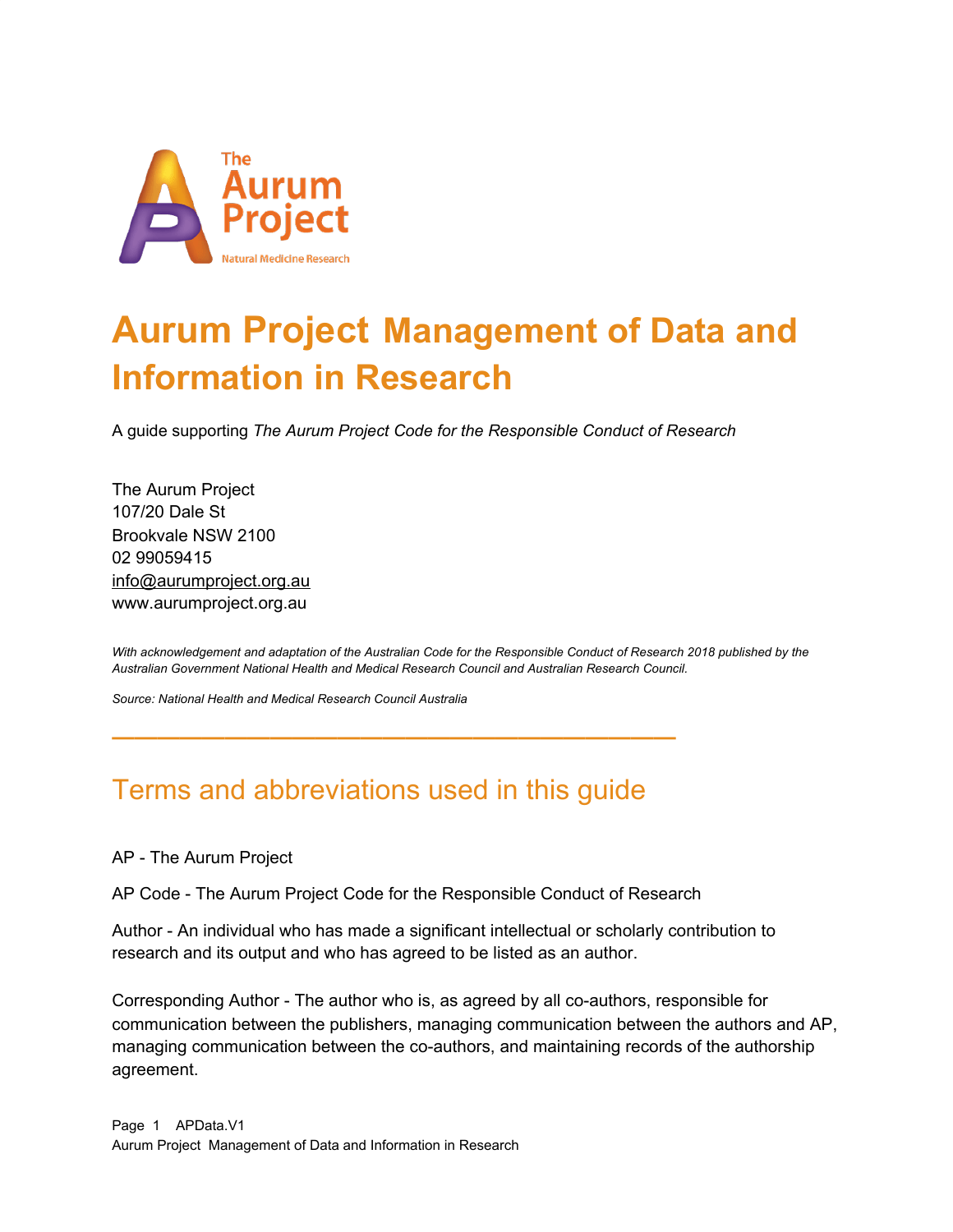Research Output - A research output communicates or makes available the findings of research that may be in hardcopy, electronic or other form. Examples of research outputs include journal articles, book chapters, books, conference papers, blog posts or other social media publications, reports, datasets, patents and patent applications, performances, videos and exhibitions.

#### **Introduction**

This guide supports the *Aurum Project Code for the Responsible Conduct of Research* (AP Code), which articulates the broad principles and responsibilities that underpin the responsible conduct of Aurum Project research.

The responsible conduct of research includes within its scope the appropriate generation, collection, access, use, analysis, disclosure, storage, retention, disposal, sharing and re-use of data and information. Aurum Project (AP) policies developed to govern the conduct of research require attention to ethics guidelines, privacy legislation, relevant laws, regulations and guidelines, as well as research discipline-specific practices and standards and models for best practice. AP Code and this guide apply to all research conducted under the auspices of AP.

### AP Responsibilities

AP has a responsibility to develop and implement policies and provide facilities and processes for the safe and secure storage and management of research data and primary materials to:

- allow for the justification and verification of the outcomes of research
- maximise the potential for future research
- minimise waste of resources of value to researchers and the wider community.

AP culture must advocate responsible research conduct and the following of AP data management policies both during a research project and after the project has been finalised.

Ownership of data and primary materials can be difficult to determine and AP should clarify the criteria that will be used to determine this. With respect to data and information used in or generated by research involving Aboriginal and Torres Strait Islander peoples, AP or researchers may hold data or information; however, they should not make decisions about its access or reuse without proper consultation with its Indigenous owners, if any.

The most satisfactory arrangement will be that materials and data retained at the end of a project are the property of AP or the institution that hosted the project, another institution with an interest in the research, or a central repository. Institutional policies on these matters should not unnecessarily impede the normal use of research data and primary materials.

Upon the determination of ownership of research data, a relevant licence should be considered for the purpose of clarifying the status of the data for re-use by third parties. Page 2 APData.V1 Aurum Project Management of Data and Information in Research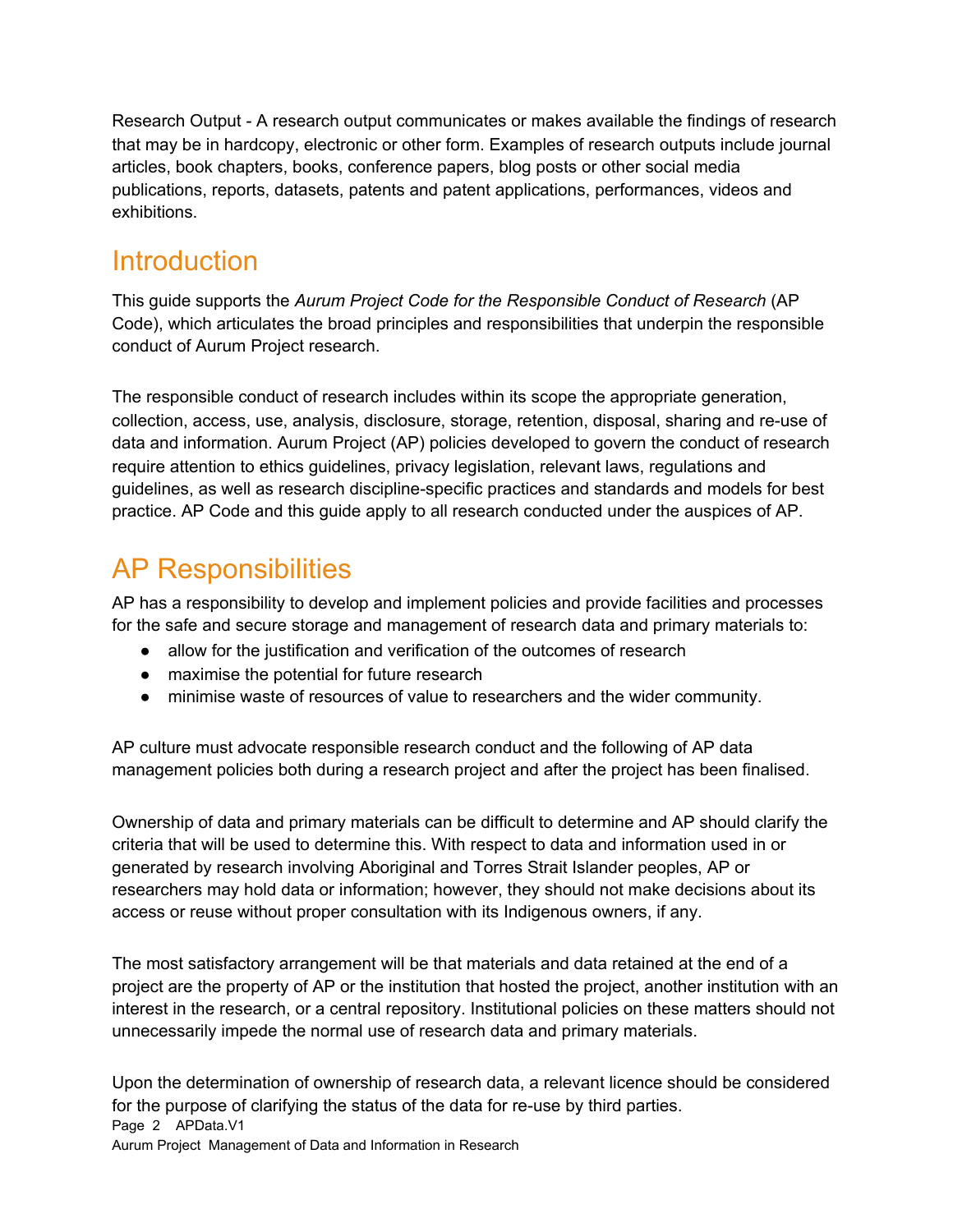In some instances, research may be conducted using data or materials that are owned by another party. In such cases, neither AP nor the researcher can assert ownership. Therefore, to meet the requirements outlined in this guide, both AP and the researcher should document the source of the data or materials and describe access arrangements. Such arrangements should be in place to allow justification and verification of the outcomes of research.

Retention (or disposal) of the research data is important because it may be all that remains of the research work at the end of the project and it should:

- be consistent with any copyright or licensing arrangements that are in place
- be in accord with research discipline-specific practices and standards
- comply with relevant privacy, ethical and publication requirements
- comply with other relevant laws, regulations and guidelines.

The period for which data should be retained is determined by prevailing standards for the specific type of research and any applicable state, territory or national legislation. In general, the minimum period for retention of research data is 5 years from the date of publication. However, the period for which data should be retained is determined by the specific type of research, subject to any applicable state, territory or national legislation. For example:

- for short-term research projects that are for assessment purposes only, such as research projects completed by students, retaining research data for 12 months after the completion of the project may be sufficient
- for most clinical trials, retaining research data for 15 years or more may be necessary
- if the work has community, cultural or historical value, research data should be kept permanently, preferably within a national collection
- researchers are informed of relevant confidentiality agreements and restrictions on the use of research data
- computing systems are secure
- good archival practice includes scheduled review of items in long-term storage.

AP should address options for sharing data via open access and via mediated access (i.e. access to data or information with the assistance of a data custodian or other authorised person). When considering licensing for this purpose, the least restrictive option, such as at https://creativecommons.org.au is encouraged.

Where the sharing of research data has been requested and access has been refused, the reasons for not sharing the data should be transparent and justifiable.

Research data should be stored in facilities provided by or approved by AP. These facilities, including information technology, must comply with privacy requirements and other relevant laws, regulations and guidelines, and research discipline-specific practices and standards related to safe and secure storage of data and information.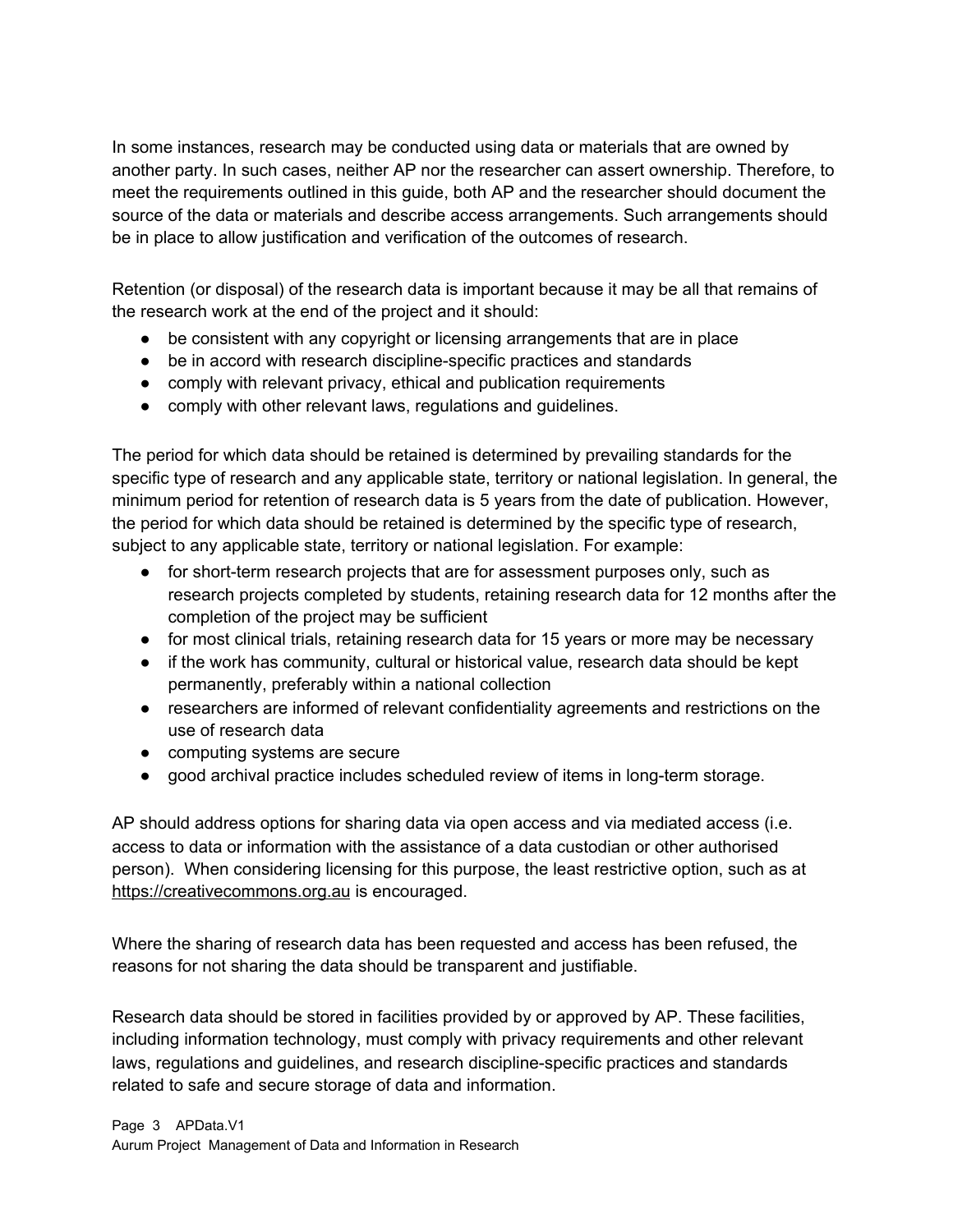## Responsibilities of researchers

A requirement of endorsement by AP is that the data management plan includes, but is not be limited to, the following:

- physical, network, system security and any other technological security measures
- policies and procedures
- contractual and licensing arrangements and confidentiality agreements
- training for members of the project team and others, as appropriate
- the form in which the data or information will be stored
- the purposes for which the data or information will be used and/or disclosed
- the conditions under which access to the data or information may be granted to others, and what information from the data management plan, if any, needs to be communicated to potential participants.
- planning for the management of data, particularly for retention of research data, should include considerations of practicality and cost.

If not otherwise clarified in AP policy, researchers should:

- retain accurate, secure and complete records of all research data and primary materials
- retain and be able to produce on request all relevant approvals, authorisations and administrative document eg: ethics, financial approvals, receipts and consent forms
- where possible allow access to research data and primary materials, in particular, to facilitate sharing of data. This access should be facilitated by the use of indexes or catalogues of data and information generated, accessed and used during the research
- respect any project-specific conditions of consent or confidentiality obligations
- report any inappropriate use of or access to or loss of data, in accordance with applicable policies
- ensure that agreements are in place between institutions for managing responsibilities set out in this guide for data and information in multicentre or collaborative projects.

In order to optimise project efficiency and avoid information loss and duplication, researchers should employ good management practices:

- stable storage formats and regular backup to an external source
- version control and other relevant mechanisms for datasets, algorithms, models and software configuration management
- workflow documentation with provenance information for instruments (use and calibration) and software used
- adherence to appropriate national and international standards for scientific terminology and information encoding.

Research data can be the subject of Freedom of Information requests, and in such circumstances, there is an expectation that any information that is delivered will be provided in an understandable format and state. Such requests would need to follow AP arrangements for accessing data, and could incur fees to cover expenses.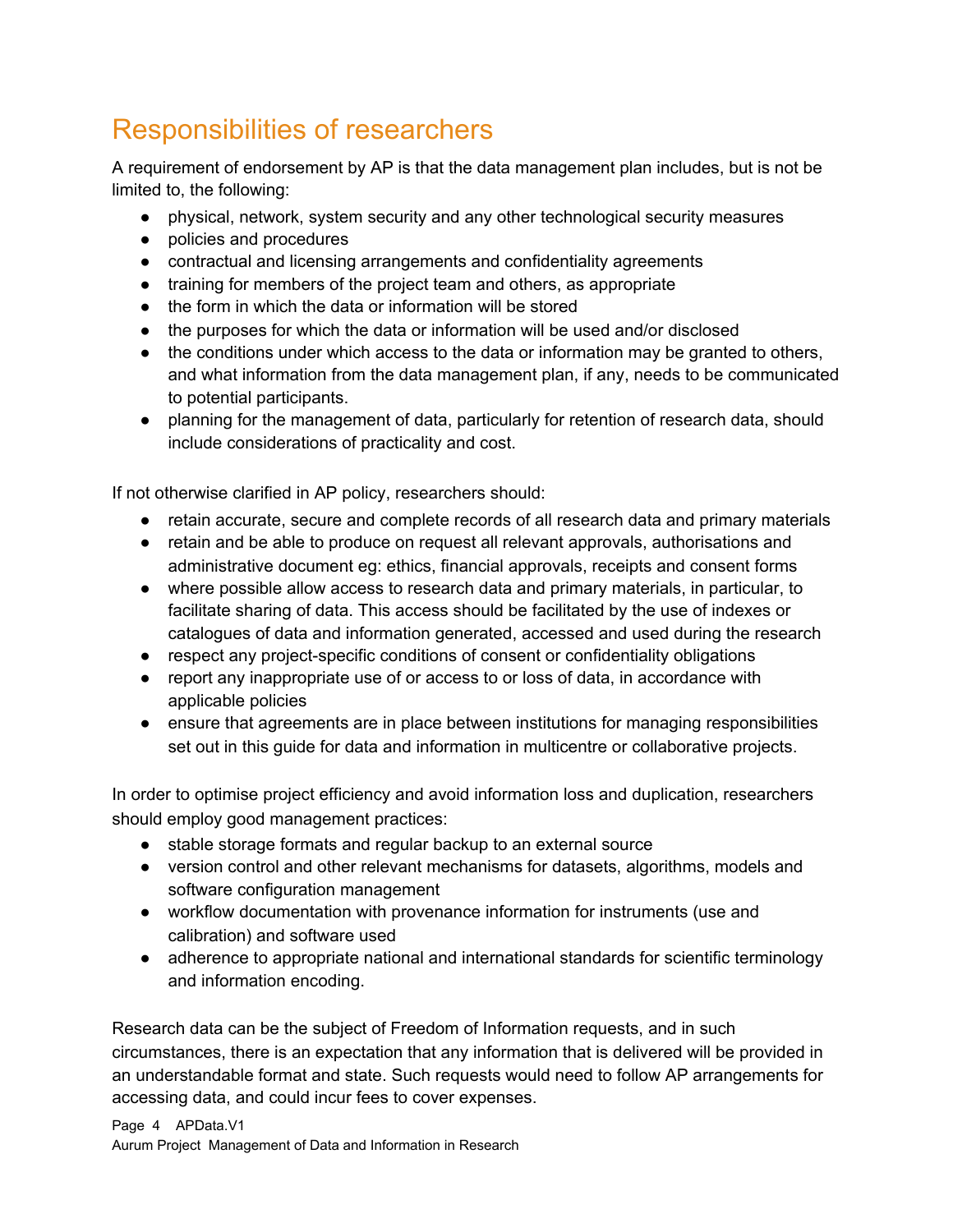## Retention and publication

The central aims of retention of data and information are to enable the justification of outcomes of the research and the facilitation of sharing of research data.

Researchers have primary responsibility for deciding which research data and primary materials are candidates for long-term retention and wider accessibility.

In addition to legal requirements and the requirements of funders, government bodies and publishers, the following criteria should be considered in deciding which research data and primary materials should be retained:

- uniqueness and non-replicability
- reliability, integrity, and usability
- relevance to a known research initiative or collection
- community, cultural or historical value
- economic benefit.

In addition to standard publication requirements, options for researchers include publishing or making their research data available through data centres, national and international collections, or through online repositories maintained by institutions and research communities.

Researchers should adhere to national and international standards for data description and structuring to facilitate tracking of references: including using Digital Object Identifiers for datasets, ORCID IDs for researchers, and standard terminology for scientific concepts.

Published research data generally require an online description (i.e. metadata) and should be accessible, interoperable, and re-usable, both manually and with automated tools. This requires researchers to include context (descriptive, technical, methodological, access, and provenance information) in the data structure or in separate metadata records.

Researchers must exercise care with confidential or sensitive information eg:

- data or information that is commercial-in-confidence or that is inherently confidential and which has been provided in confidence (e.g. secret and sacred religious or cultural practices, or information on the location of vulnerable species)
- sensitive data or information subject to privacy legislation (e.g. identifiable human medical/ health and personal data or information)
- data or information subject to classification regimes (e.g. national security information, police records or information and primary materials subject to export controls).

#### Breaches of AP Code

Breaches of AP Code related to management of data and information in research:

Page 5 APData.V1 Aurum Project Management of Data and Information in Research